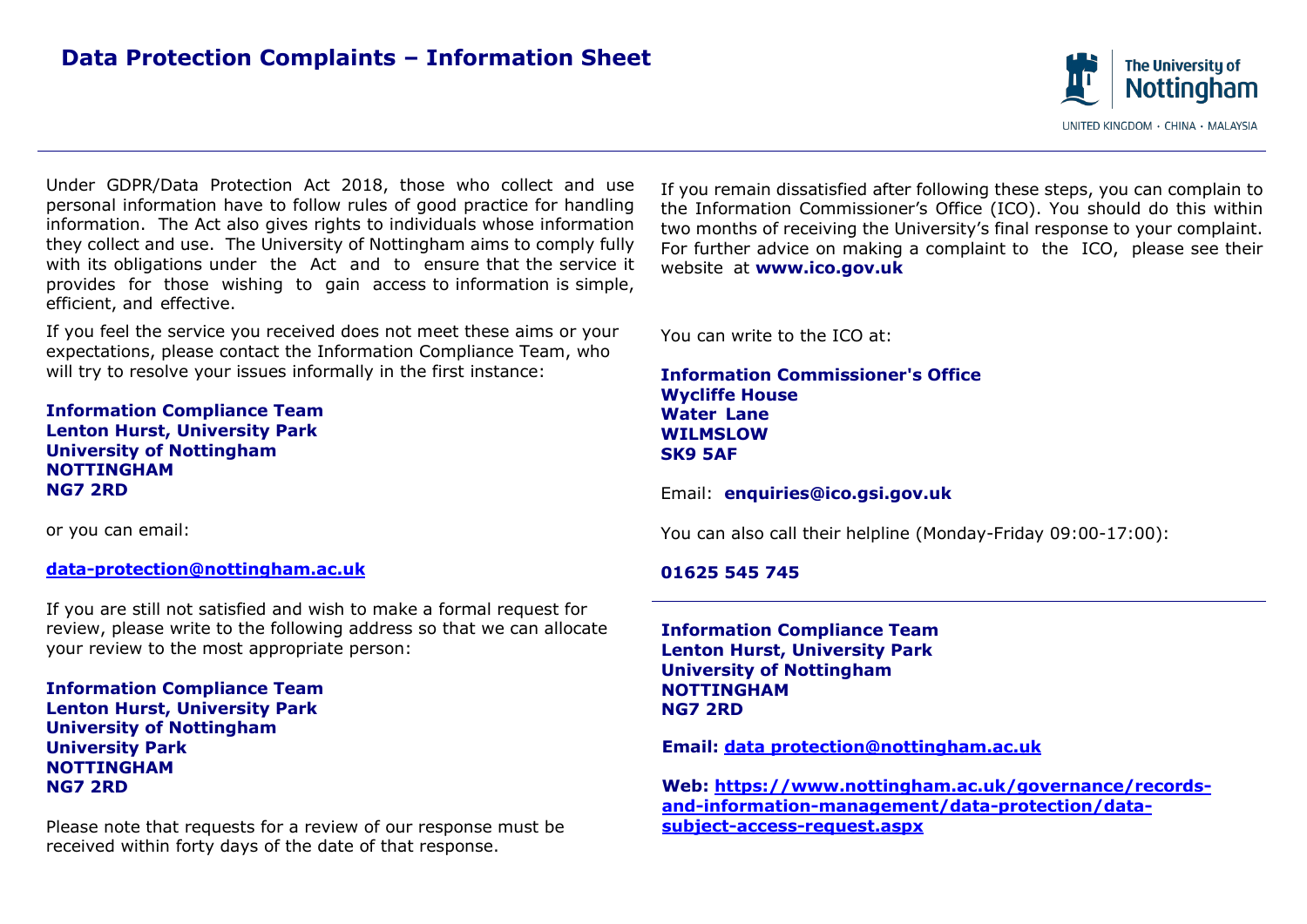

# **Subject Access Review Form**

If you have submitted a Subject Access Request to the University and are unhappy with how it was handled or believe that you have not been provided with all of the appropriate information you may ask the University to review your request. This form enables you to clarify why you are unhappy with your request to allow for an accurate response. Reviews are dealt with within 20 working days or, in exceptional circumstances, 40 working days.

### **Name**

## **What was your request regarding?**

# **Why do you require a review?**

1. My request was not dealt with within the deadline What date was your request submitted? What date was a response provided? 2. I believe that an exemption was misapplied and I was not provided with Tick (if applicable) Tick (if applicable)

information to which I am entitled

# **Which exemption(s) do you believe were misapplied?**